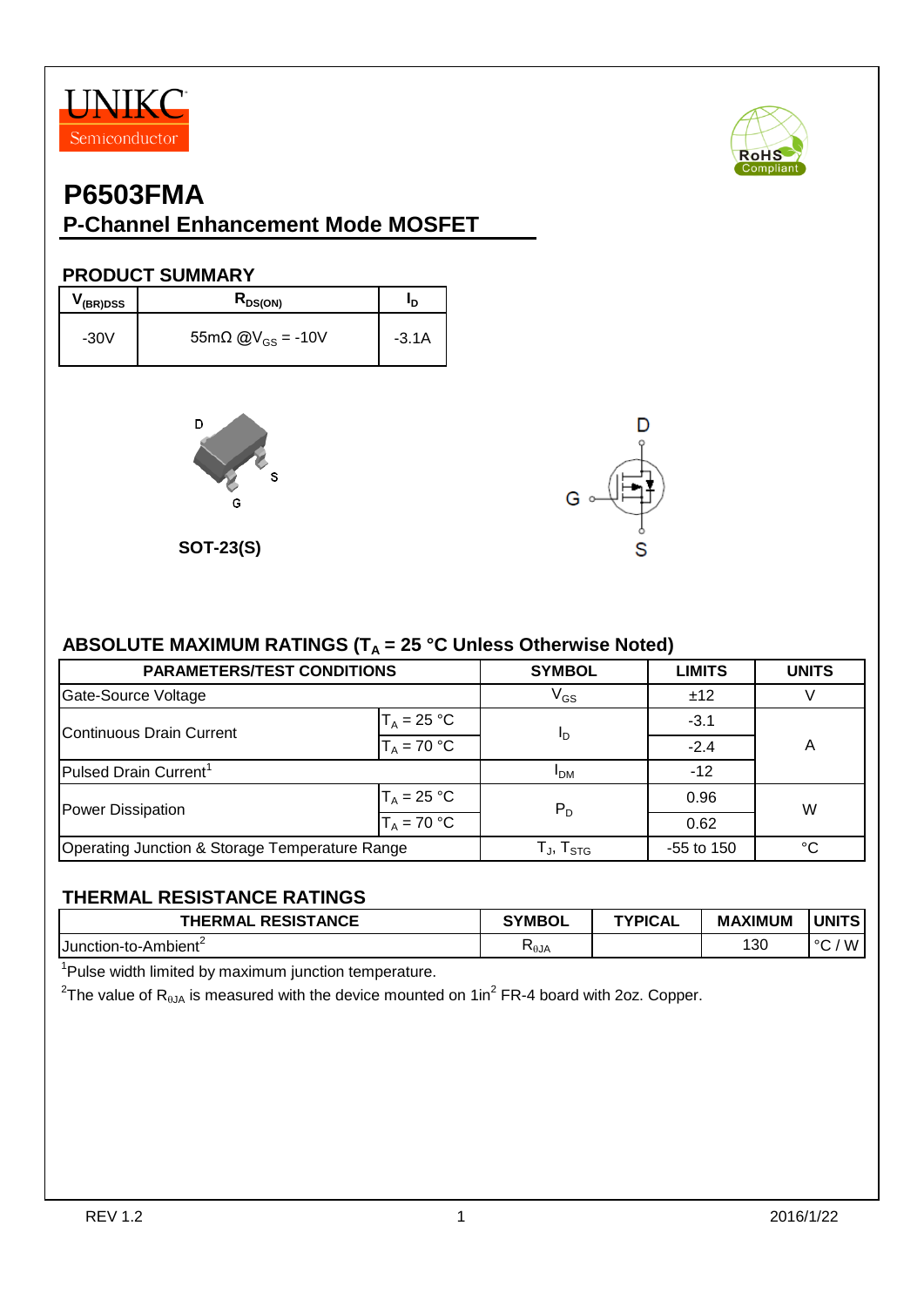



### **P-Channel Enhancement Mode MOSFET**

#### **ELECTRICAL CHARACTERISTICS (T<sup>J</sup> = 25 °C, Unless Otherwise Noted)**

| <b>SYMBOL</b><br>$V_{(BR)DSS}$<br>$V_{GS(th)}$<br>$I_{GSS}$<br>$I_{DSS}$<br>$R_{DS(ON)}$                               | <b>TEST CONDITIONS</b><br><b>STATIC</b><br>$V_{GS} = 0V$ , $I_D = -250 \mu A$<br>$V_{DS} = V_{GS}$ , $I_D = -250 \mu A$<br>$V_{DS} = 0V$ , $V_{GS} = \pm 12V$<br>$V_{DS}$ = -24V, $V_{GS}$ = 0V<br>$V_{DS}$ = -20V, $V_{GS}$ = 0V, $T_J$ = 55 °C<br>$V_{GS}$ = -2.5V, $I_D$ = -1A | <b>MIN</b><br>$-30$<br>$-0.45$                                                                                                               | <b>TYP</b><br>$-0.9$ | <b>MAX</b><br>$-1.2$<br>±100<br>-1 | <b>UNITS</b><br>$\vee$<br>nA |  |  |
|------------------------------------------------------------------------------------------------------------------------|-----------------------------------------------------------------------------------------------------------------------------------------------------------------------------------------------------------------------------------------------------------------------------------|----------------------------------------------------------------------------------------------------------------------------------------------|----------------------|------------------------------------|------------------------------|--|--|
|                                                                                                                        |                                                                                                                                                                                                                                                                                   |                                                                                                                                              |                      |                                    |                              |  |  |
|                                                                                                                        |                                                                                                                                                                                                                                                                                   |                                                                                                                                              |                      |                                    |                              |  |  |
|                                                                                                                        |                                                                                                                                                                                                                                                                                   |                                                                                                                                              |                      |                                    |                              |  |  |
|                                                                                                                        |                                                                                                                                                                                                                                                                                   |                                                                                                                                              |                      |                                    |                              |  |  |
|                                                                                                                        |                                                                                                                                                                                                                                                                                   |                                                                                                                                              |                      |                                    |                              |  |  |
|                                                                                                                        |                                                                                                                                                                                                                                                                                   |                                                                                                                                              |                      |                                    |                              |  |  |
|                                                                                                                        |                                                                                                                                                                                                                                                                                   |                                                                                                                                              |                      | $-10$                              | μA                           |  |  |
|                                                                                                                        |                                                                                                                                                                                                                                                                                   |                                                                                                                                              | 68                   |                                    |                              |  |  |
|                                                                                                                        |                                                                                                                                                                                                                                                                                   |                                                                                                                                              | 59                   | 65                                 | $m\Omega$                    |  |  |
|                                                                                                                        | $V_{GS}$ = -10V, $I_D$ = -3.1A                                                                                                                                                                                                                                                    | 43<br>55                                                                                                                                     |                      |                                    |                              |  |  |
| $g_{fs}$                                                                                                               | $V_{DS}$ = -5V, $I_D$ = -2.9A                                                                                                                                                                                                                                                     |                                                                                                                                              | 11                   |                                    | S                            |  |  |
| <b>DYNAMIC</b>                                                                                                         |                                                                                                                                                                                                                                                                                   |                                                                                                                                              |                      |                                    |                              |  |  |
| $C_{iss}$                                                                                                              |                                                                                                                                                                                                                                                                                   |                                                                                                                                              | 903                  |                                    | pF                           |  |  |
| $C_{\rm oss}$                                                                                                          | $V_{GS}$ = 0V, $V_{DS}$ = -15V, f = 1MHz                                                                                                                                                                                                                                          |                                                                                                                                              | 79                   |                                    |                              |  |  |
| $C_{\text{rss}}$                                                                                                       |                                                                                                                                                                                                                                                                                   |                                                                                                                                              | 62                   |                                    |                              |  |  |
| $Q_{q}$                                                                                                                |                                                                                                                                                                                                                                                                                   |                                                                                                                                              | 9.3                  |                                    | nC                           |  |  |
| $Q_{gs}$                                                                                                               |                                                                                                                                                                                                                                                                                   |                                                                                                                                              | 1.5                  |                                    |                              |  |  |
| $Q_{\text{gd}}$                                                                                                        |                                                                                                                                                                                                                                                                                   |                                                                                                                                              | 2.6                  |                                    |                              |  |  |
| $t_{d(on)}$                                                                                                            |                                                                                                                                                                                                                                                                                   |                                                                                                                                              | 39                   |                                    |                              |  |  |
| $t_{r}$<br>$V_{DD} = -15V I_D \approx -3.1A$ ,<br>$V_{GS}$ = -4.5V, R <sub>G</sub> = 6 $\Omega$<br>$t_{d(\text{off})}$ |                                                                                                                                                                                                                                                                                   |                                                                                                                                              | 100                  |                                    | nS                           |  |  |
|                                                                                                                        |                                                                                                                                                                                                                                                                                   |                                                                                                                                              | 24                   |                                    |                              |  |  |
| $t_{\rm f}$                                                                                                            |                                                                                                                                                                                                                                                                                   |                                                                                                                                              | 10                   |                                    |                              |  |  |
| SOURCE-DRAIN DIODE RATINGS AND CHARACTERISTICE ( $T_J = 25 \degree C$ )                                                |                                                                                                                                                                                                                                                                                   |                                                                                                                                              |                      |                                    |                              |  |  |
| $I_{\rm S}$                                                                                                            |                                                                                                                                                                                                                                                                                   |                                                                                                                                              |                      | $-0.9$                             | A                            |  |  |
| $V_{SD}$                                                                                                               | $I_F = -3.1A$ , $V_{GS} = 0V$                                                                                                                                                                                                                                                     |                                                                                                                                              |                      | $-1.1$                             | $\vee$                       |  |  |
| $t_{rr}$                                                                                                               |                                                                                                                                                                                                                                                                                   |                                                                                                                                              | 11.7                 |                                    | nS                           |  |  |
| $Q_{rr}$                                                                                                               |                                                                                                                                                                                                                                                                                   |                                                                                                                                              | 3.6                  |                                    | nC                           |  |  |
|                                                                                                                        |                                                                                                                                                                                                                                                                                   | $V_{GS} = -4.5V$ , $I_D = -3.1A$<br>$V_{DS}$ = -15V, $V_{GS}$ =-4.5V,<br>$ID= -3.1A$<br>$I_F = -3.1A$ , dl <sub>F</sub> /dt = 100A / $\mu$ S |                      |                                    | 80                           |  |  |

<sup>1</sup>Pulse test : Pulse Width  $\leq 300$  µsec, Duty Cycle  $\leq 2\%$ .

<sup>2</sup>Independent of operating temperature.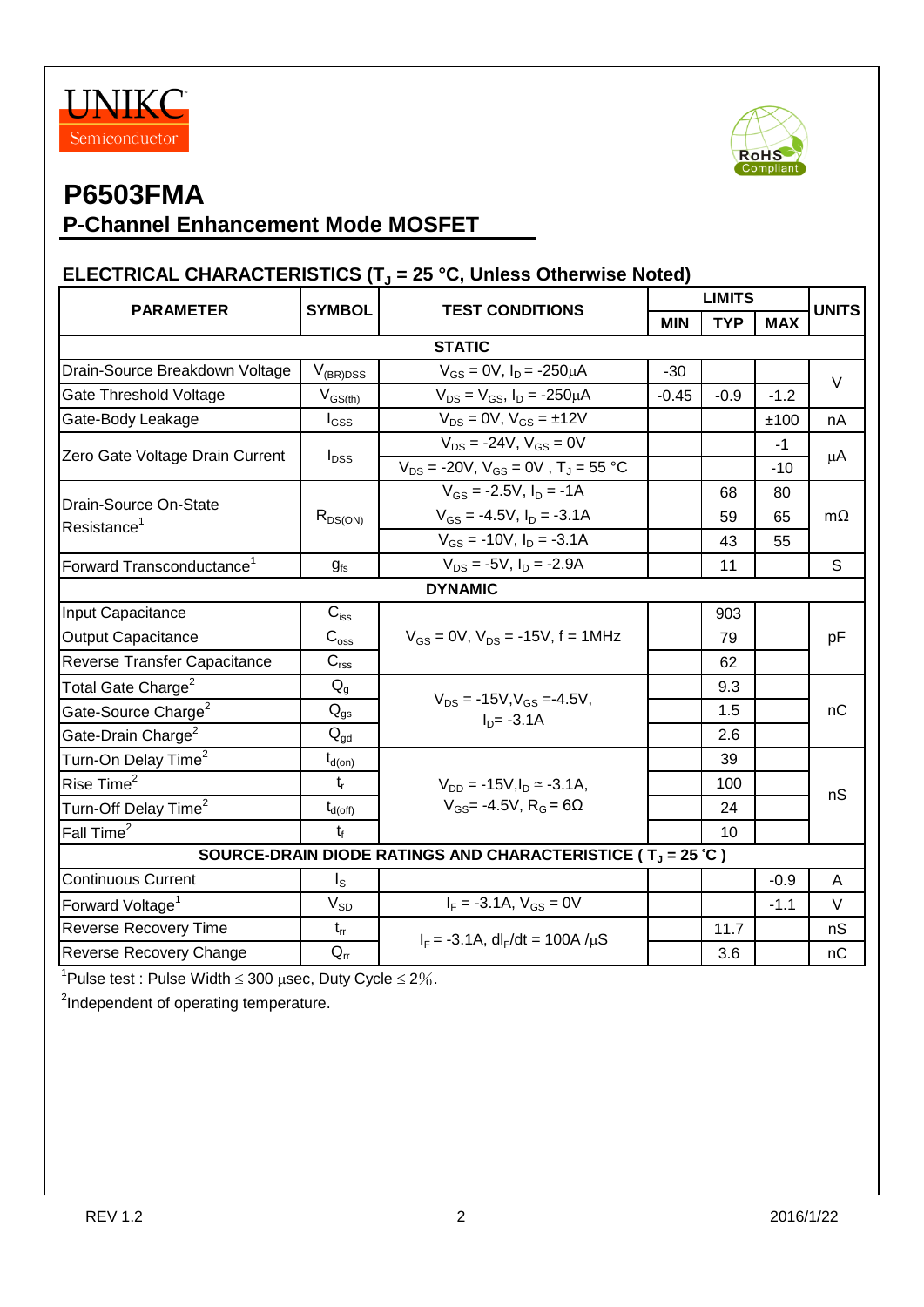



#### **P6503FMA P-Channel Enhancement Mode MOSFET**

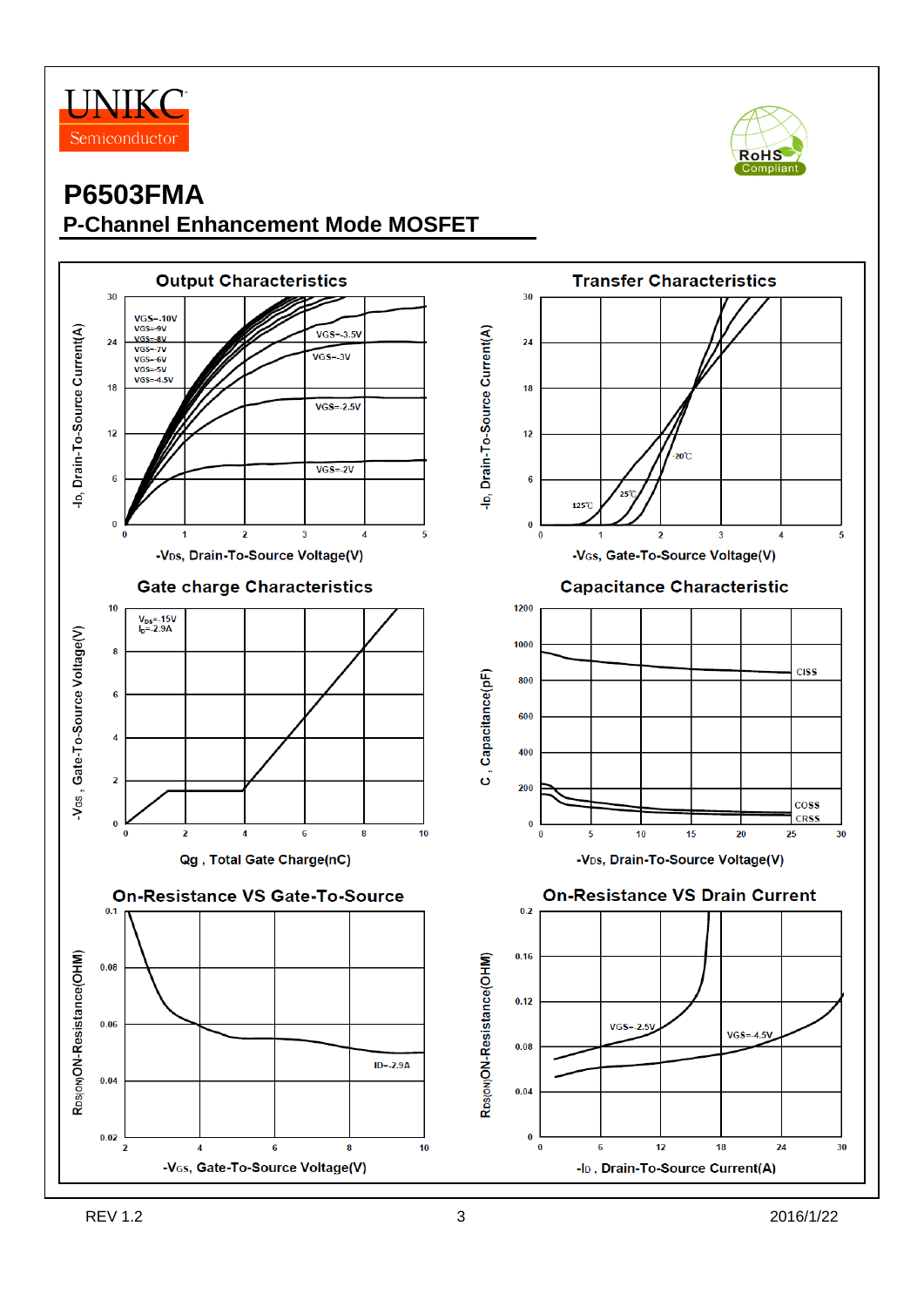



### **P6503FMA P-Channel Enhancement Mode MOSFET**

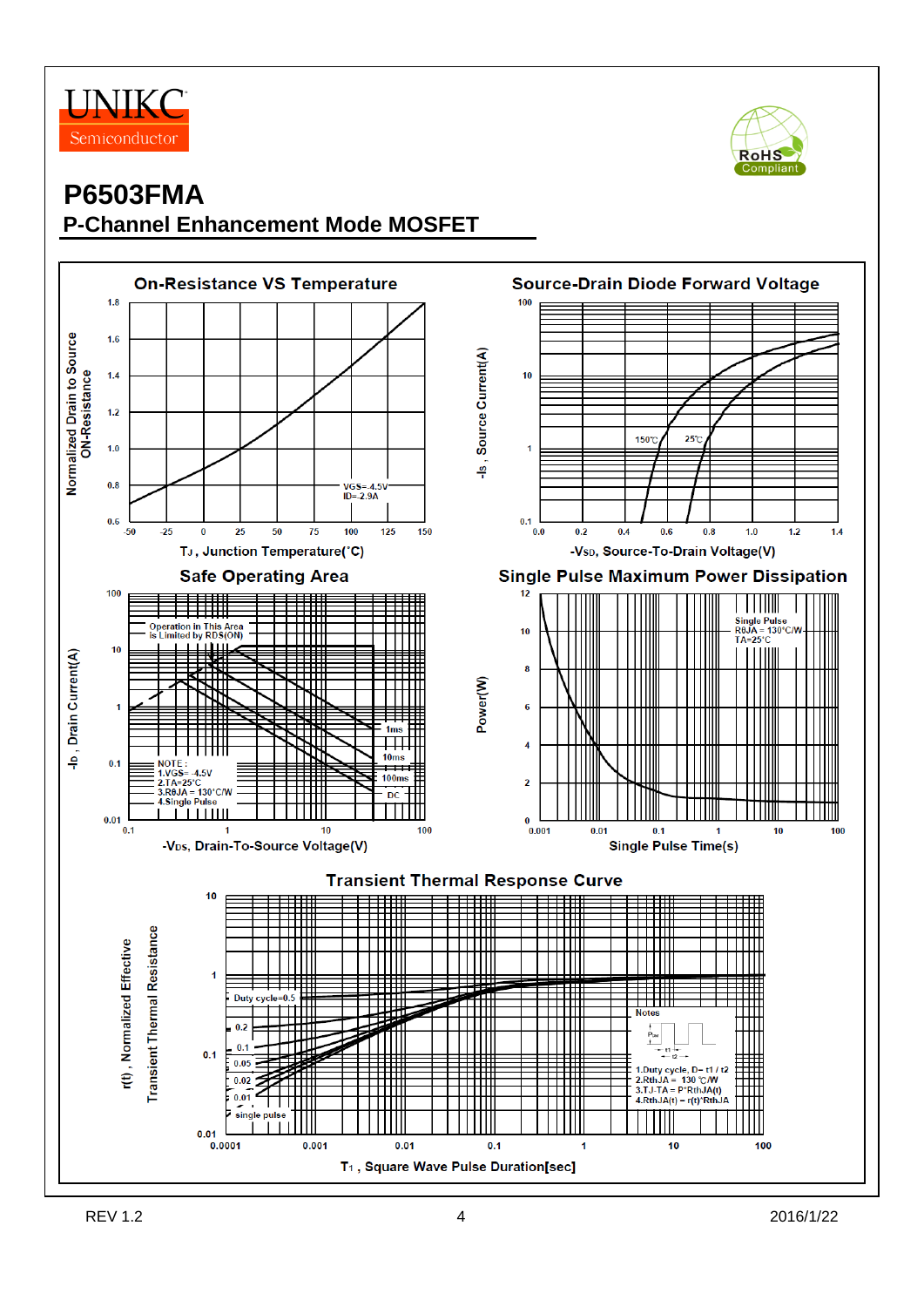



### **P6503FMA P-Channel Enhancement Mode MOSFET**

#### **Package Dimension**

# **SOT-23 (S) MECHANICAL DATA**

| <b>Dimension</b> | mm   |      |      |                  | mm   |      |      |
|------------------|------|------|------|------------------|------|------|------|
|                  | Min. | Typ. | Max. | <b>Dimension</b> | Min. | Typ. | Max. |
| A                | 0.9  |      |      | Н                | 0.08 |      | 0.2  |
| B                | 2.25 |      | 2.85 |                  | 0.15 |      | 0.6  |
| $\mathbf C$      | 1.2  |      | 1.4  |                  |      |      |      |
| D                | 2.8  |      | 3.04 |                  |      |      |      |
| Е                | 0.89 |      | 1.2  |                  |      |      |      |
| F                | 0    |      | 0.1  |                  |      |      |      |
| G                | 0.3  |      | 0.5  |                  |      |      |      |

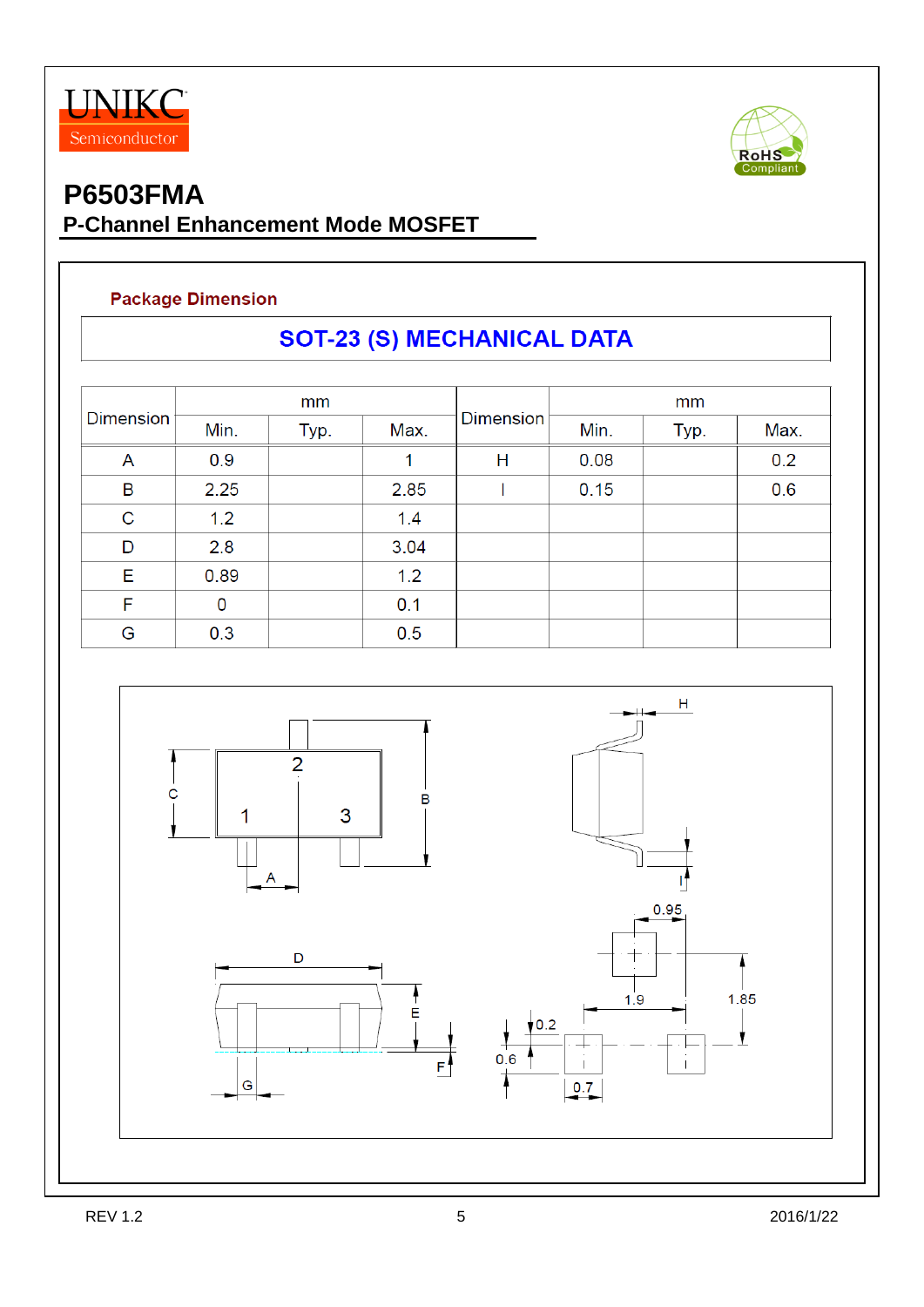





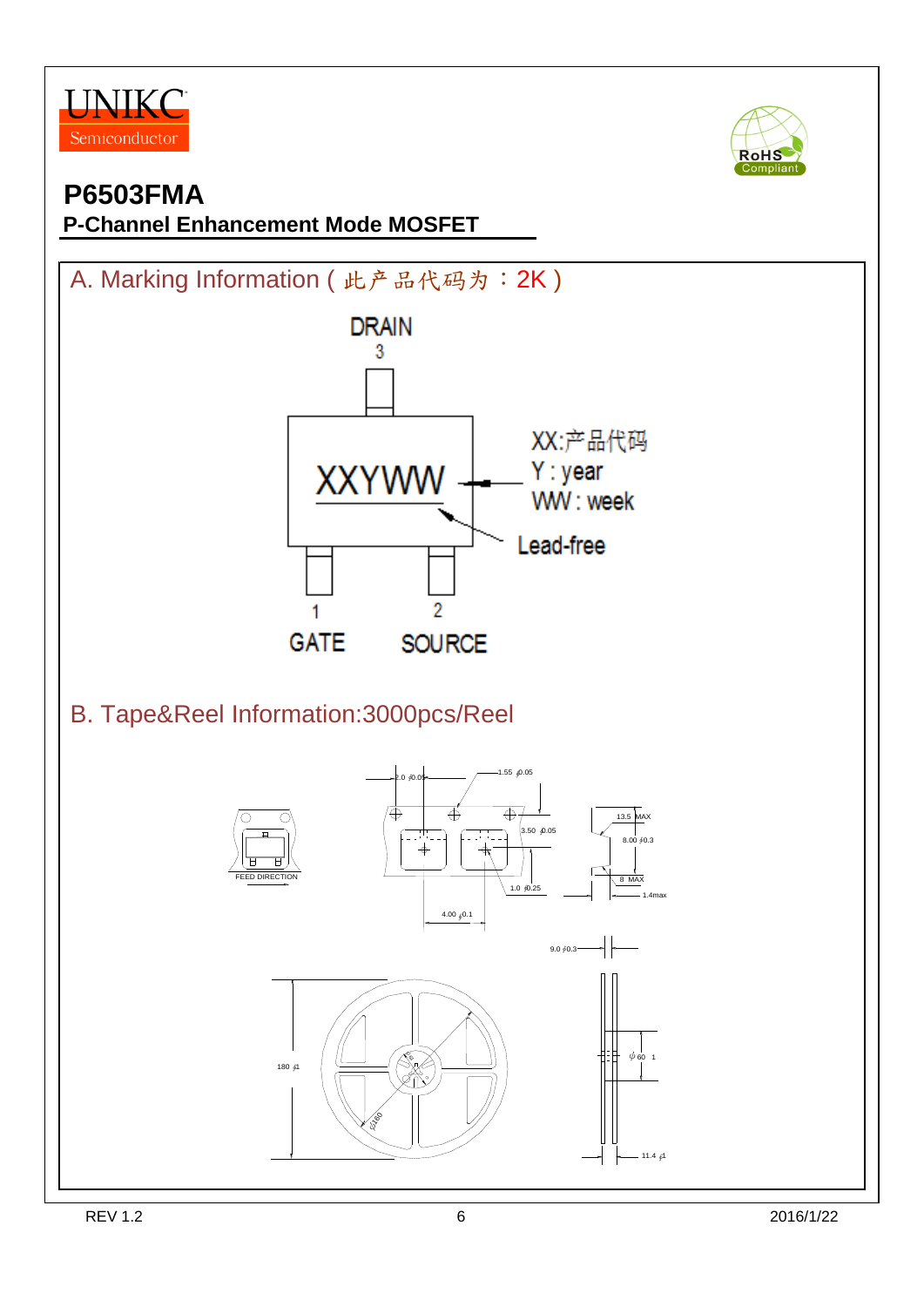